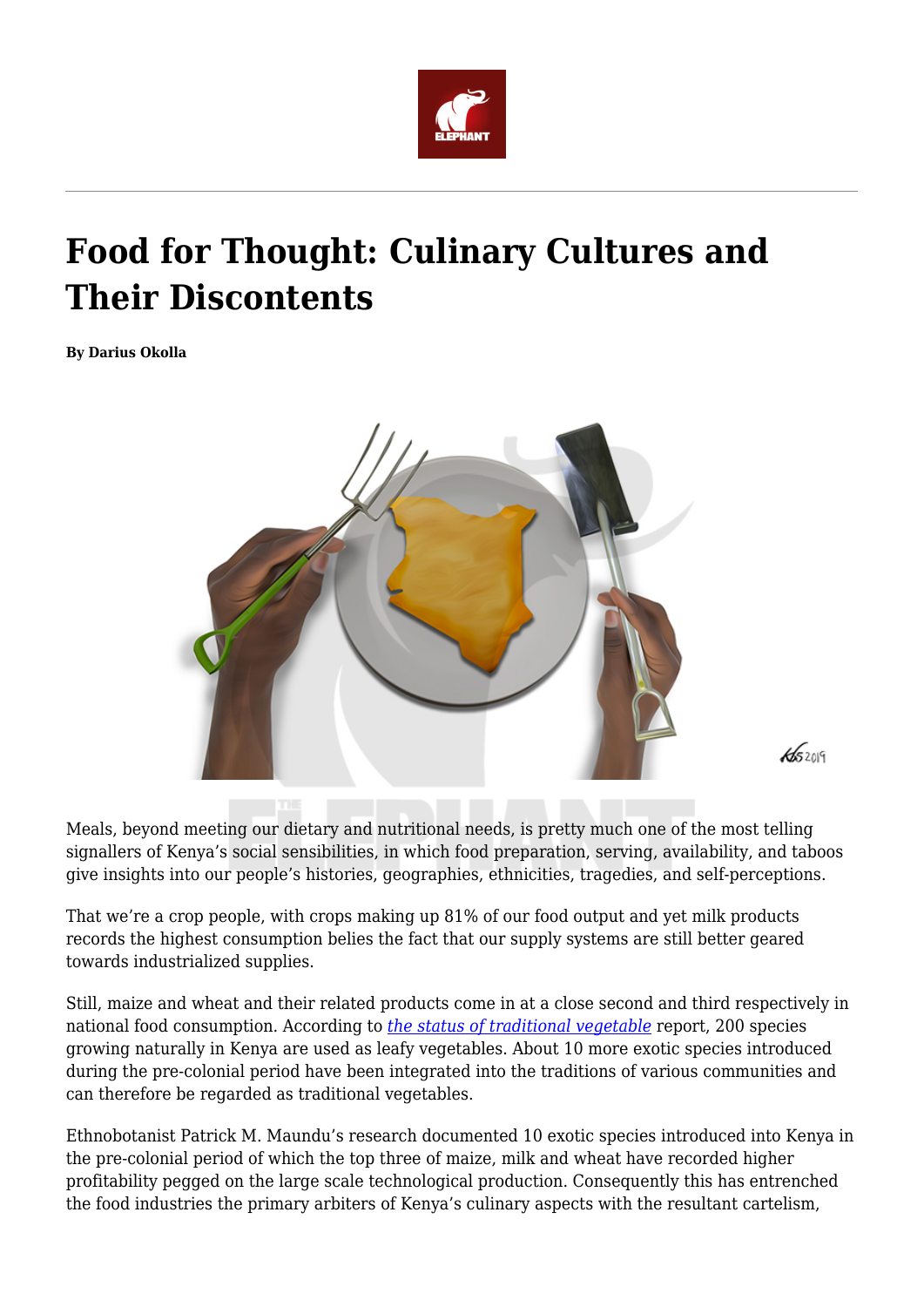artificial shortages, oligopolies, market inefficiencies and food safety issues. Food occupies this complex place in society and social order, a fact that led the pioneer gastronomy Jean Brillat-Savarin to remark 'Tell me what kind of food you eat, and I will tell you what kind of man you are.

Pretty much all indigenous foods chiefly Cassava (8th), Sorghum (15th), and Millet (19th) position, have been edged out of the primary consumption basket. Mass production of the top industrial food items, pegged on their mass marketing, industrial production and the resultant lower prices put them at the top of the totem pole of food intake. Even then, the distinction between foreign and indigenous foods is fluid and often tentative given the transitory nature of ethnic cultures including food and culinary habits among ethnicities over time.

## **Food and Meaning**

Food, therefore as a cultural and ethnic text, expresses the truism that man, since his prehistoric times, was able to link nutritious foods not just with robust health but also its capacity as a social marker, cultural identity, and [insight into the economic, myth-making, and resource constraints](http://www.hakenya.net/ajhs/index.php/ajhs/article/download/157/126/) of his immediate ecology.

Peoples are what they eat and the dietary consumption and what we choose to imbibe, or not consume based on habits, health, religion, or taboos symbolically reflect this dynamic. Our respective food traditions communicate to others, our beliefs, cultural and social backgrounds, incomes, and experiences. Granted there are many reasons why we exclude certain foods from our diet, from basic health issues to deep cultural and personal beliefs.

An intuitive survival need such as eating, that all humans share, is also something that we use to differentiate ourselves; our psychologies, anthropologies, individual preferences, desires, sensemaking, economic capacity, health concerns, farming practices, and social limitations.

## **Food political Failure**

At the economic level, resource constraints and starvation occasioned by the current political failure, limits dietary choices in terms of available food, pricing, alternative meals, and future food needs, [with drought warning mechanisms estimating](https://kenya.oxfam.org/latest/policy-paper/urban-early-warning-early-action) one-third of the 4 million Nairobi residents as starving.

In many ways the frequent food shortages and the attendant perennial famine are reflections of political and policy failure to modernize our supply systems, audit our food systems, and mainstream food security initiatives. This phenomenon isn't just a city problem as shrinking land sizes have necessitated the need for food purchases even in rural Kenya.

# **New City Norm**

The average Kenyan therefore, robbed of the capacity to consistently afford, and access quality variety of meals is forced to a primary dependency on the Kibanda food stall culture. These Kibandas as profit-making ventures definitely go for the cheapest easy-to-mass-produce foods on the menu item.

Their lack of proper food safety notwithstanding, the Kibanda culture plugs the gaps in urban food supply systems, and shortens the elaborate process of food production at home, for an exhausted and fast-paced urban dwellers.

Grocerants and delis in supermarkets meanwhile play the same role Kibanda do but for the middling and upper classes. Keenly aware of the changing lifestyles of the ingredient shoppers, supermarkets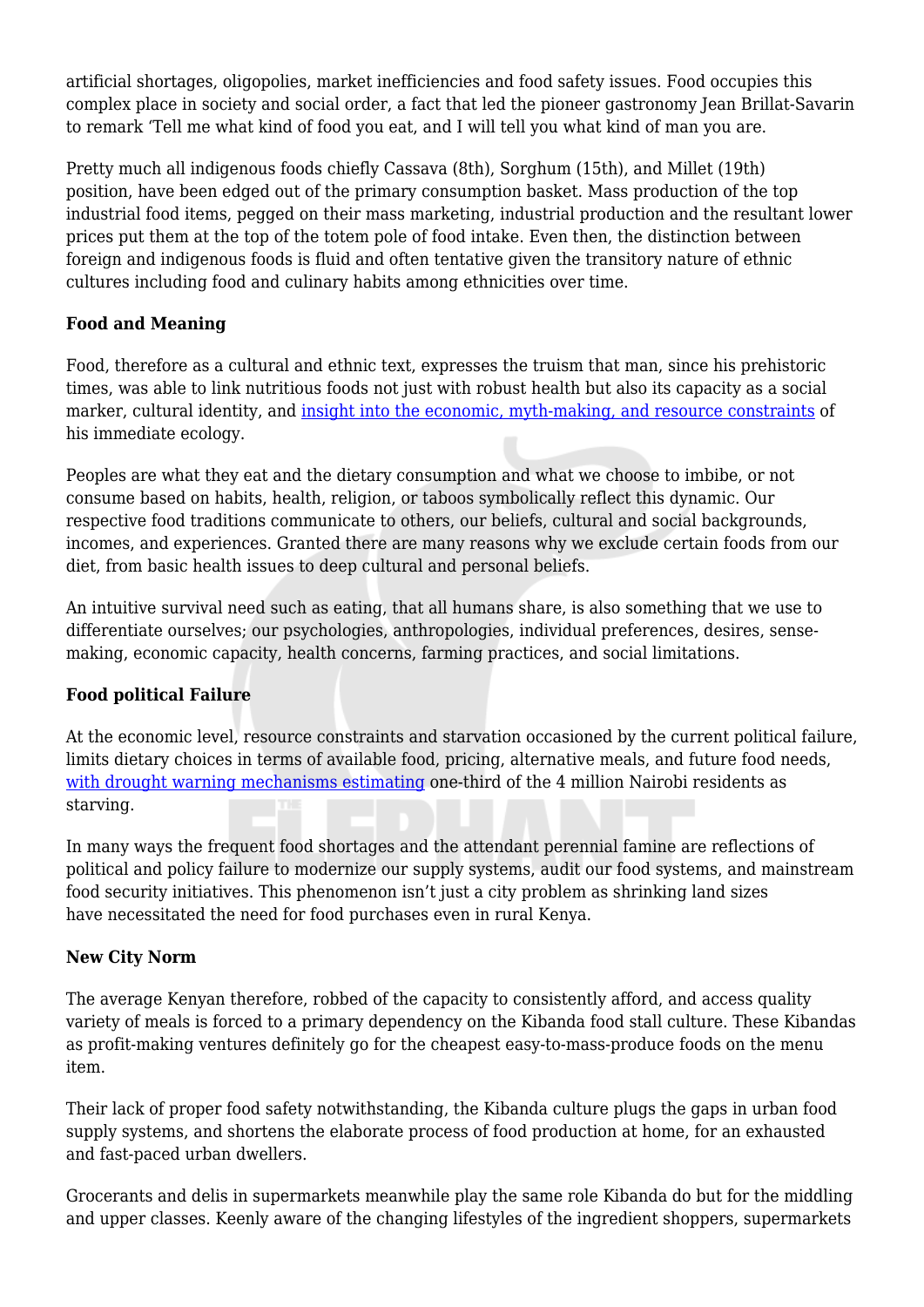shifted from only selling ingredients and recipes to also fixing the meal and selling it like a restaurant. This trend started with the retail outlet Tuskys supermarket in 2014 before their competitors caught on, buoyed by the convergence of tech and hospitality, and the desire for fresh food, access, and convenience at decent prices.

## **Cucumbers on Sale**

What's never obvious to the average Kenyan is that the structure of society closely correlates to the nature of its status foods. Societies with small social classism tend to have more elaborate staple foods and go for larger portions, while highly unequal and stratified societies place inordinate emphasis on [culinary style, quality and even presentation](https://www.bioversityinternational.org/fileadmin/bioversity/publications/Web_version/500/p068.jpg). Hence, depending on the society's structure, food either becomes a bonding mechanism for neighbours and friends, or a signifier of exclusivity, distance, class, and prestige.

Further to that, culturally homogeneous communities designate uniqueness of an occasion based on quantities of foods served. Meanwhile the interactions in heterogeneous cultures say during interethnic dowry negotiations, special occasions are designated uniqueness based on the variety of cuisines served. Despite the stratified nature of our local society haute cuisines and fine dining haven't taken root since Kenyans-even the elite strata-still prefer foods they know. This lack of experimentation with food has curtailed fine dining restaurant culture even as casual dining, kibanda culture, and fast food outlets continue to grow and expand.

The underlying issue here could be that Kenya lacks a notable process of aristocratic acculturation such as can be spotted among Rwandese, Ugandan, French or South African nobilities. Hence we're stuck with a financial and economic elite who besides monetary outlay do not have any binding social sensibilities, dining rituals, and any unique markers of identity formation outside of high incomes.

Markedly, in cultures where there is an abundance of food, slender bodies are associated with privilege and status, while in societies where food is scarce, there is the perception that being chubby is a status marker. However body image, in relation to food, has increasingly lesser social meaning, given that we're more inundated with Euro-American notions of fitness, beauty, and bodily aesthetics.

# **Eat Your Caviar**

These Euro-American notions do not stop at how we perceive bodies, even what's often considered good food whether in movies or Instagram is mostly white food, American food or generally processed foods. While I'm focusing on white foods here, coffee, tea and alcohol are also used in similar ways. Brand name Euro-American beverage and food varieties pasted on our digital profiles are overtly supposed to signify prestige and implicitly convey taste and status.

[Indigenous Kenyan foods](http://apjcn.nhri.org.tw/server/africa/kenya/Kenya_diet%20and%20dishes.htm) are then exoticised within the make-believe Kenyan high-society and sold as special cuisines. These classists and racial notions of food hierarchy relegate local dishes to healthy but low-status meals best left to the sick, the aged and those in the rural enclaves.

The politics of food much more poignantly plays out even locally with the Kikuyus and their stereotypical soupy foods, political connotation of wishy-washy politician as watermelons, and the signifier of tribal rank in the disdainful phrasing *uthamaki ní witù, thamaki ní ciao*, as well as Luhyas and their typecasted food quantities.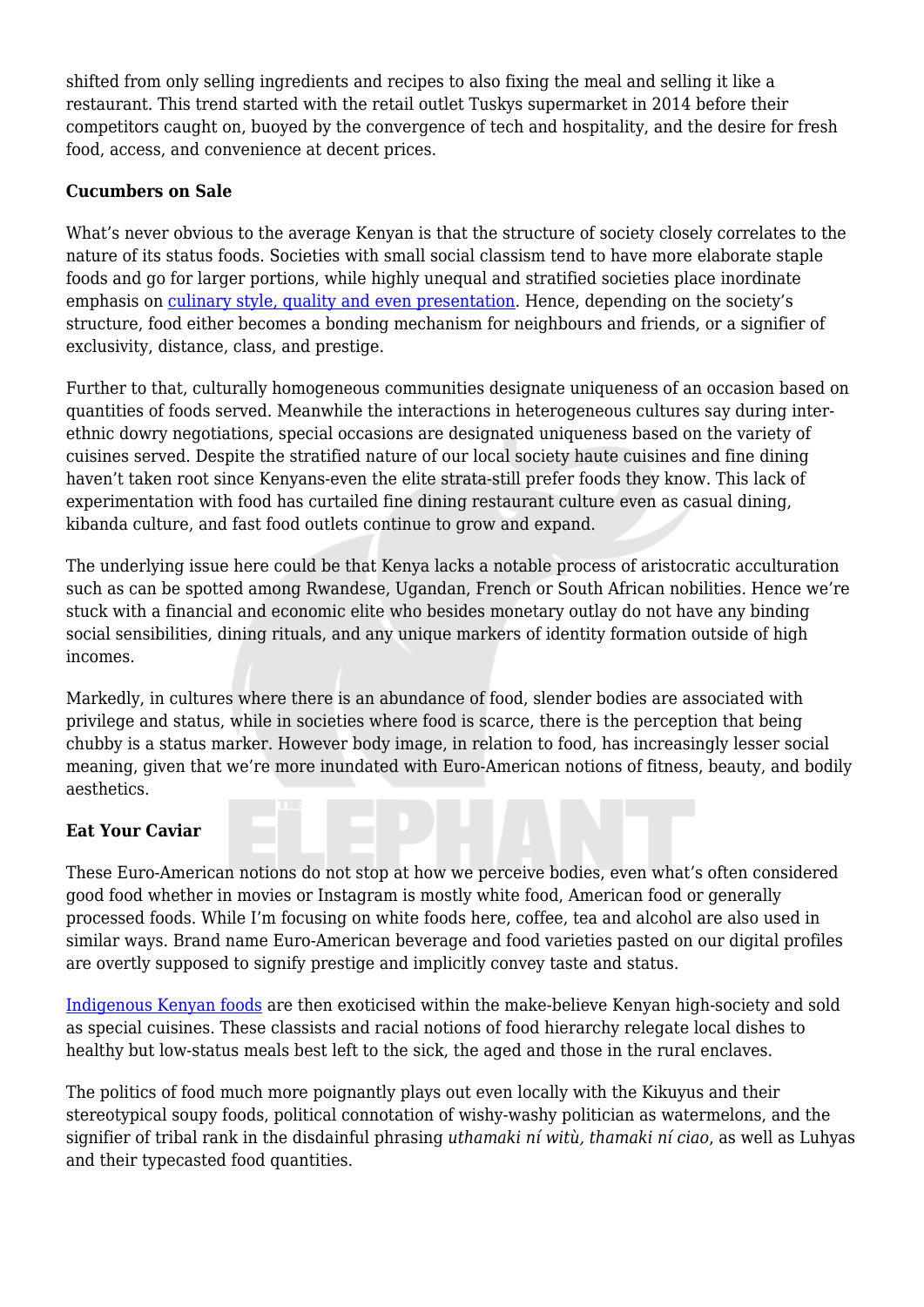#### **Who Moved My Cheese?**

Further away from tribal stereotypes foods as religious markers distinguishes local sects, genders and communities who are bounded by certain edicts. The growing yoga community in the country desigantes certain food consumption so does the vegan society, as well as the vegetarian communities.

Adventists relation with red meat, Halal foods for Muslims, Kosher for the Jewish community and the organic feeders work within a [wider framework of food censures and freedoms for](http://www.mit.edu/~allanmc/bourdieu1.pdf) cultural, health, ideological or religious reasons.

#### **Eat of the Ground**

The organic food network is gradually gifting a growing cluster of health and safety conscious Kenyans with a healthy and well-curated food system. The Kenya Organic Agriculture Network (KOAN) has designated the organic markets in Nairobi to include the Organic Farmers Market next to Hillcrest, US Embassy Organic Farmers Market, Kids Ventures Garden Estate, and Karengata Farmers' Market both in Karen, Community Sustainable Agriculture and Healthy Environment Programme (C-SHEP) farmers market in Rongai Township.

Grocery stores such as Kalimoni Greens in Karen, Zucchini at ABC Place, The Corner Shop at Diamond Plaza also sell organic food products. Chandarana Foodplus, Carrefour, and Tuskys retail outlets have organic food sections. Where tech meets food distribution deliveries; Mlango Farm, Sylvia Basket, Greenspoon, and Kalimoni Greens make doorstep deliveries.

The conservative dietary streak however, has not stopped a small but growing cluster of Kenyans who've begun exploring foreign dishes, newer urban cuisines, and flavours made accessible by online recipes, specialty meals, food carnivals and galas. For such a complex society Kenya makes up for a lack of unique and authentic Kenyan dish by constantly evolving its servings to meet the demands of a diverse community.

## **The Semiotics of Kitchen tools**

Curiously, unlike in large swaths of the urban homes where citizens lay out elaborate cutlery, in many rural homes, eating with the hands is the norm in many households. That even pop culture icon Oprah Winfrey couldn't fathom such cultural differences through her now infamous phrase ''I heard Indian people eat with their hands still" belies the hard to discard stereotypes.

The underlying belief being that eating with well-set cutlery as is the norm in modern homes is superior, [more culturally evolved and sophisticated.](https://wsimag.com/food-and-wine/12302-of-chopsticks-knives-forks-and-spoons) These attitudes towards eating with hands is grounded in the never-ending war on germs and hygiene-related Non-Communicable diseases especially in our informal settlements.

This health concern isn't farfetched given that the rapid growth in the use of cutlery partly acted as the definer of space among diners, and later on as a means of dealing with the disease outbreaks that hit rapidly urbanizing metropolis. Cutlery therefore went beyond practical consideration to being an indicator of space, safety, class, cultures and the relationship between man, place and food.

#### **The kids too need to eat**

The place of children in the food system is significantly evolved from the traditional open homes setups that had no delineation or gender. Progressively most modern food outlets have had to develop manned indoor play area with small pitches, swings, huts, and ball games to accommodate